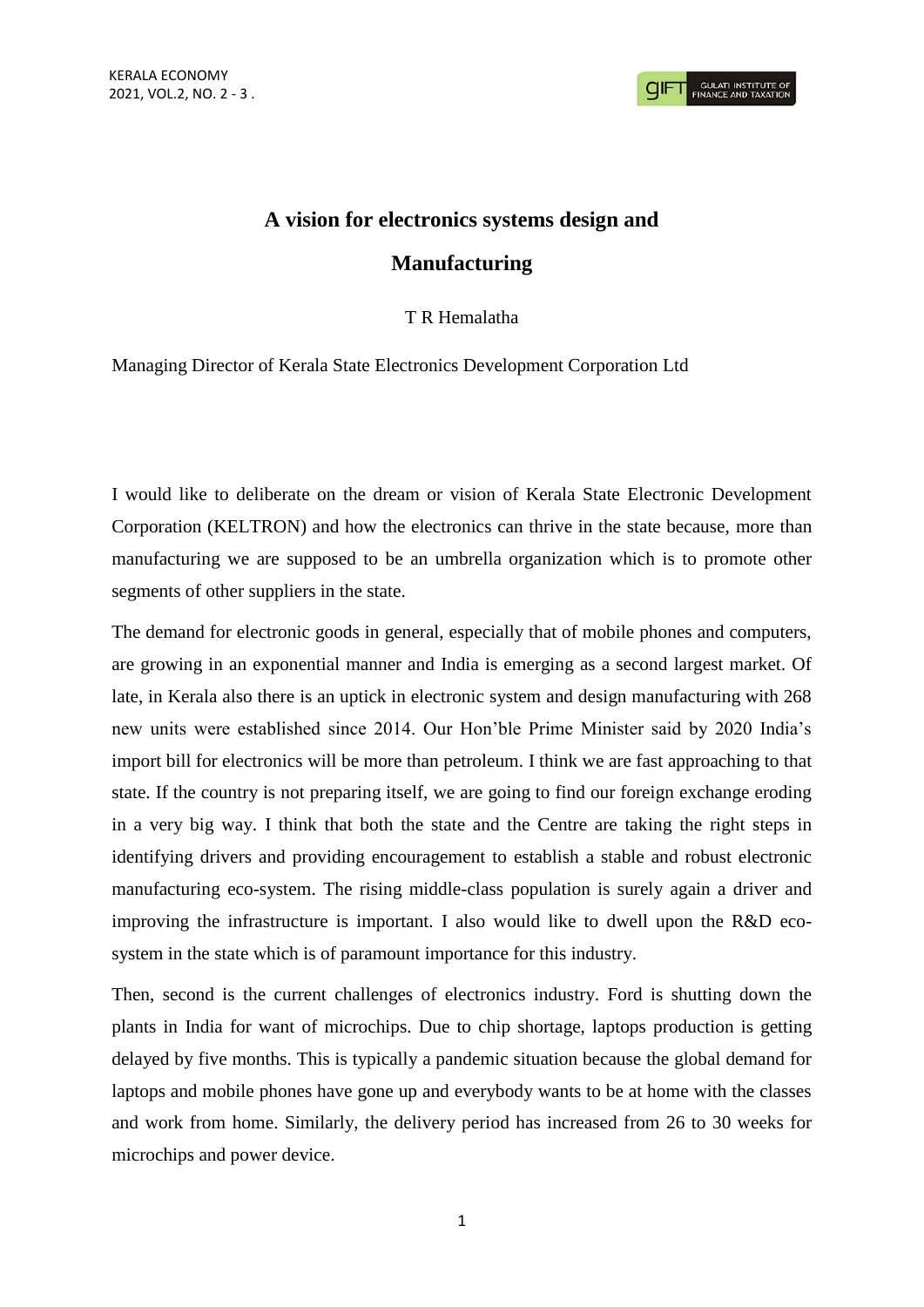KERALA ECONOMY

Expanding Kerala's footprint in electronics, KELTRON, as everybody says was the dream company in India itself during 1970s and now due to various reasons it slipped back. The slippage has not been with the KELTRON alone, but for the country as a whole. Hence, it's not that the KELTRON alone but the entire country has gone back. In this process why not Kerala's electronics takes the lead. This is especially important given the commitment of the government to provide employment to all those who are educated but remaining unemployed.

Why not the state promoting Make in Kerala brand for the electronics. It should finally contribute to the economic growth of Kerala. This is especially important because our good talent is going outside the state and outside the country to grab the opportunities. Why not we create an R & D and innovation system so that our talent stays here and contribute to the state. There is a lot of potential in all segments of electronics; consumer electronics, industrial electronics, strategic electronics, communication and broadcast electronics, computer hardware and electronic components.

Let's come to the plan and strategy. We can build a good ESDM ecosystem. So, what is this ecosystem? Encourage ESDM start-ups and MSMEs while existing companies are given support from the industry and institutions in Kerala. Build the skill and quality talent pool along with electronic manufacturing clusters by encouraging domestic and FDI funding. Establish three, at least minimum two, electronic manufacturing clusters in South, Central and North Kerala. Let us ensure that FDI and major players are invited to the state so they are part of the consumer, components and computer hardware which are going to be in heavy demand. The State can incentivize them so that they come here and give the mass employment which is a key requirement of the state. The MSMEs could be expected to play the feeder role. I have seen 88 new chip design companies located in Bangalore itself. So why not Kerala also have an ecosystem in which big companies establish their R & D and chip design and other electronic design facilities which doesn't require much infrastructure. This is something which we can really focus and develop easily.

Then let me come to the manufacturing. Develop three clusters on a focused approach. Why I say focused because while the requirement of each sector of electronics is specific, the common facilities are almost the same. We could list certain things that may be required here. Then the FDI and other large companies should be incentivized to make additional investments.

2